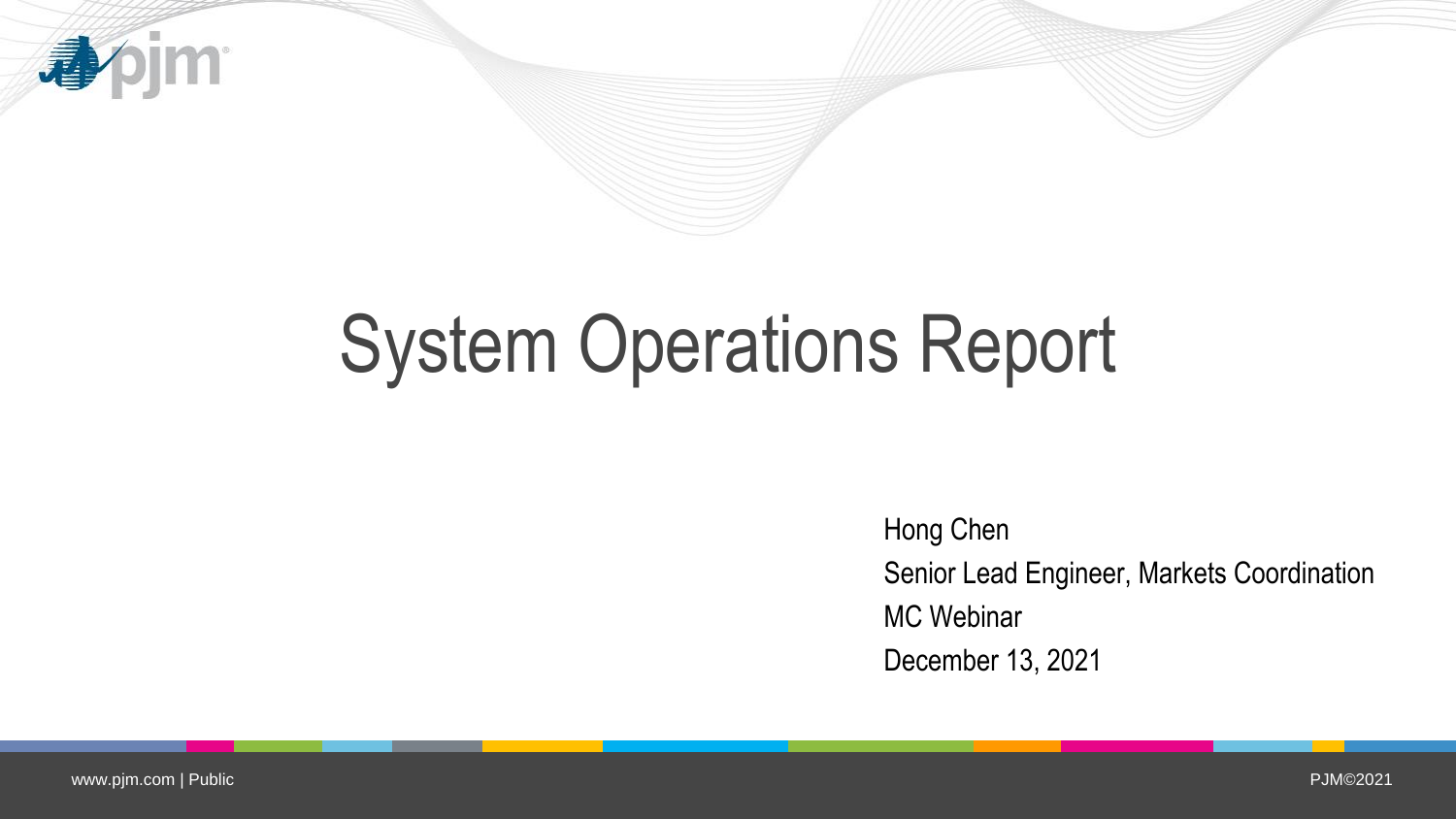

### Average Load Forecast Error

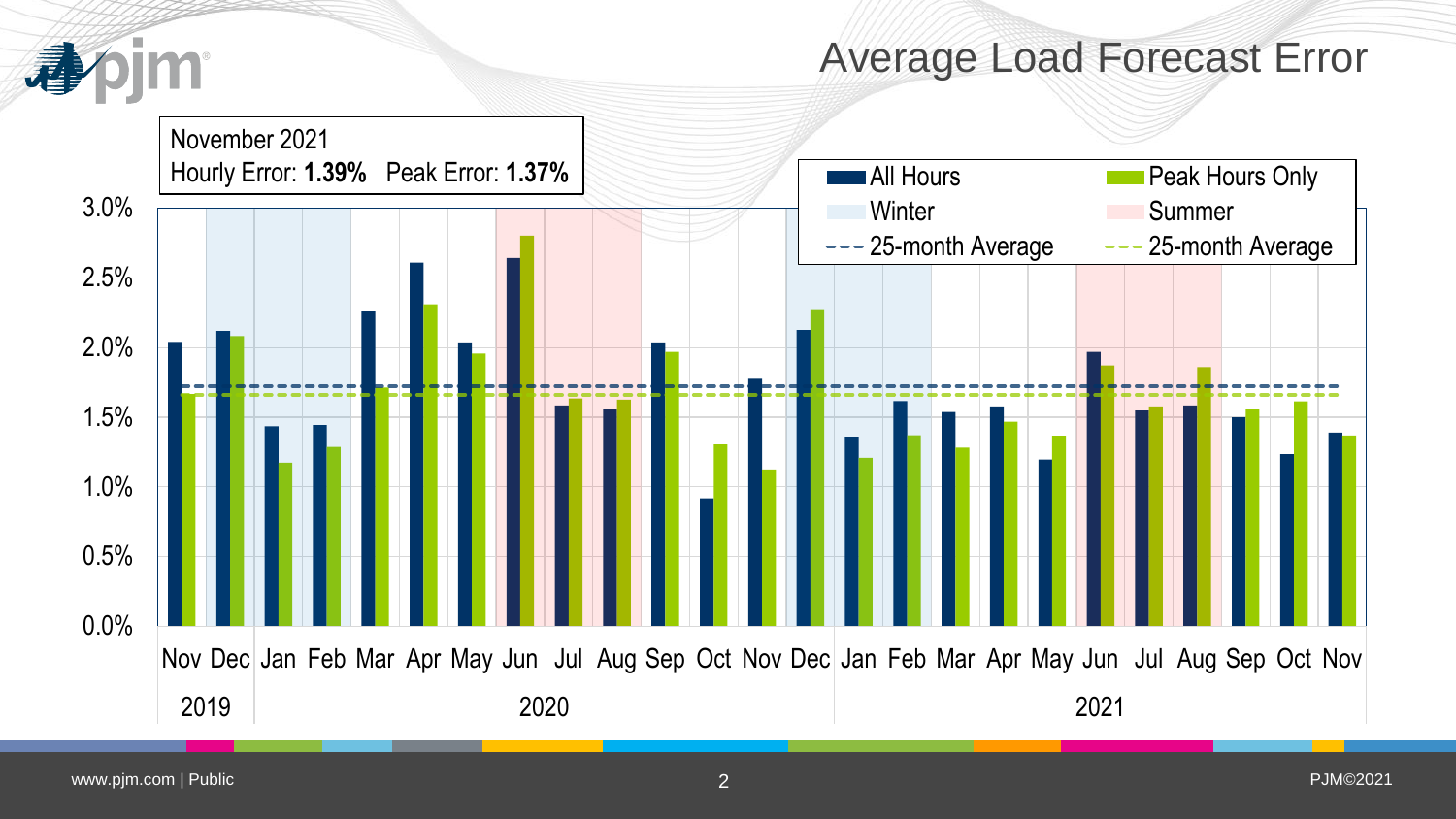

## Daily Peak Forecast Error (November)

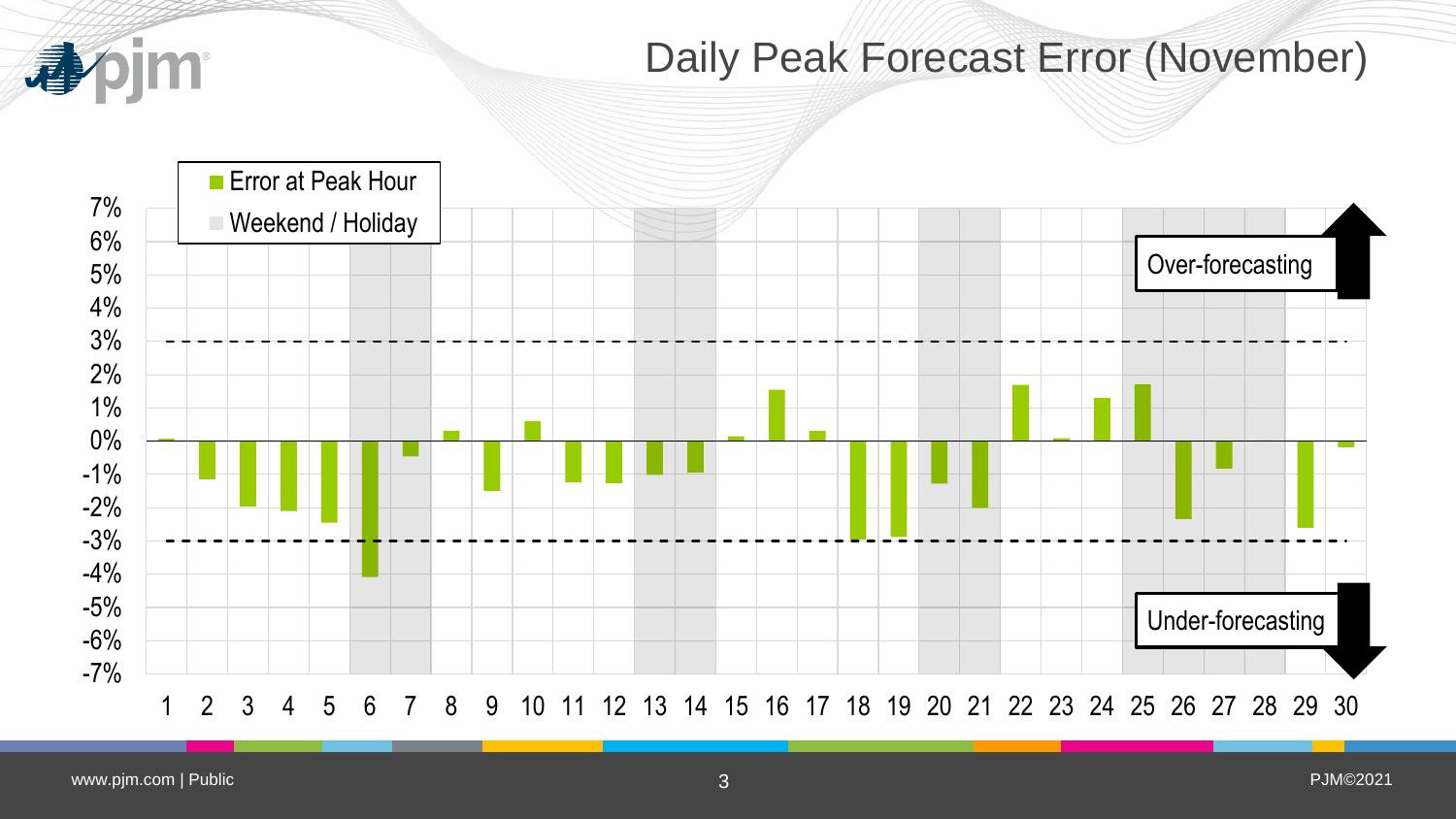## Monthly BAAL Performance Score



PJM's BAAL performance has exceeded the goal of 99% for each month in 2021.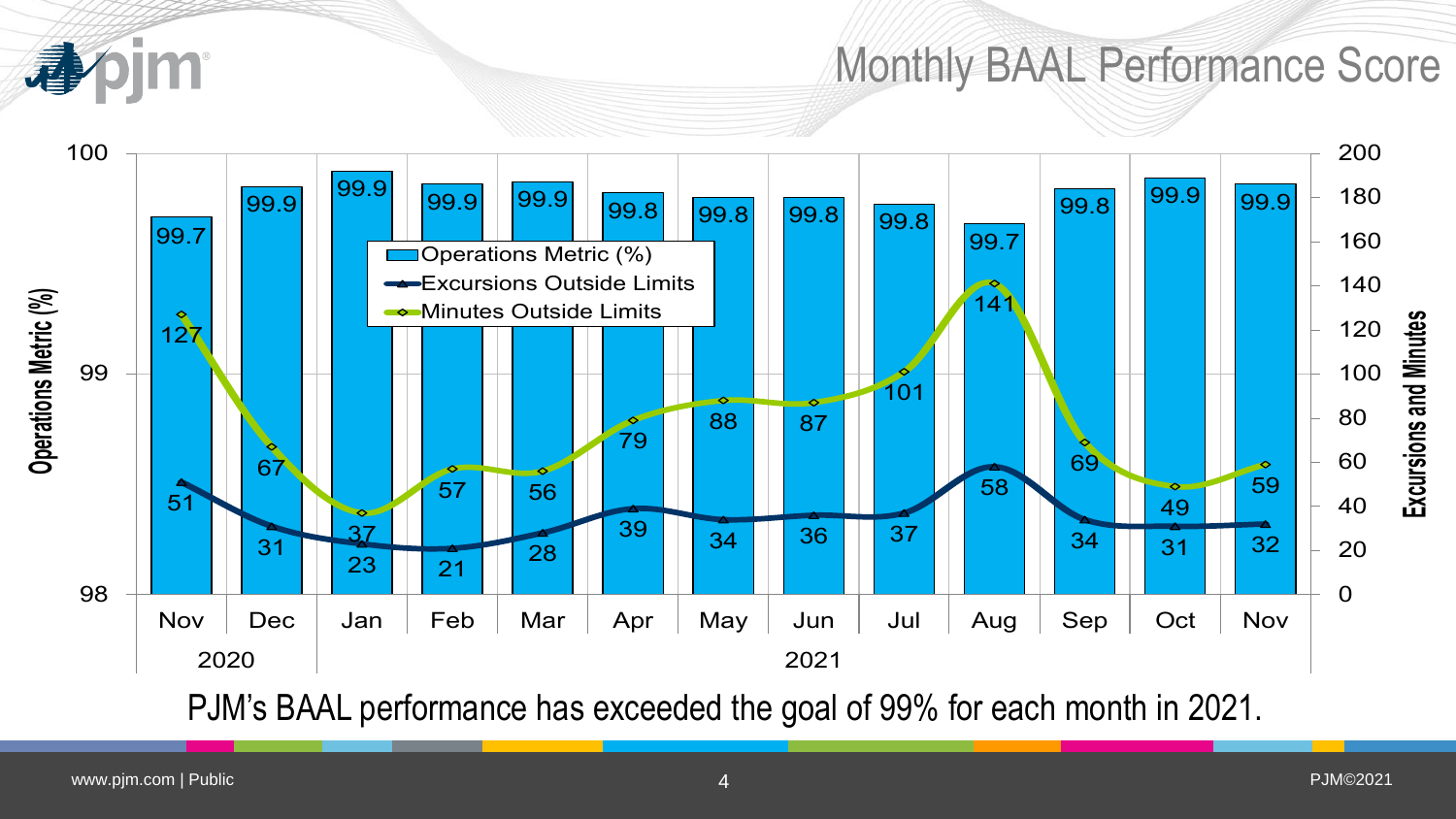

## Operational Summary (November)

- Three spinning events
- One reserve sharing events with the Northeast Power Coordinating Council (NPCC)
- The following Emergency Procedures occurred:
	- 17 Post-Contingency Local Load Relief Warnings (PCLLRW)
	- 1 Geomagnetic Disturbance Warning
	- 3 Shortage Cases Approved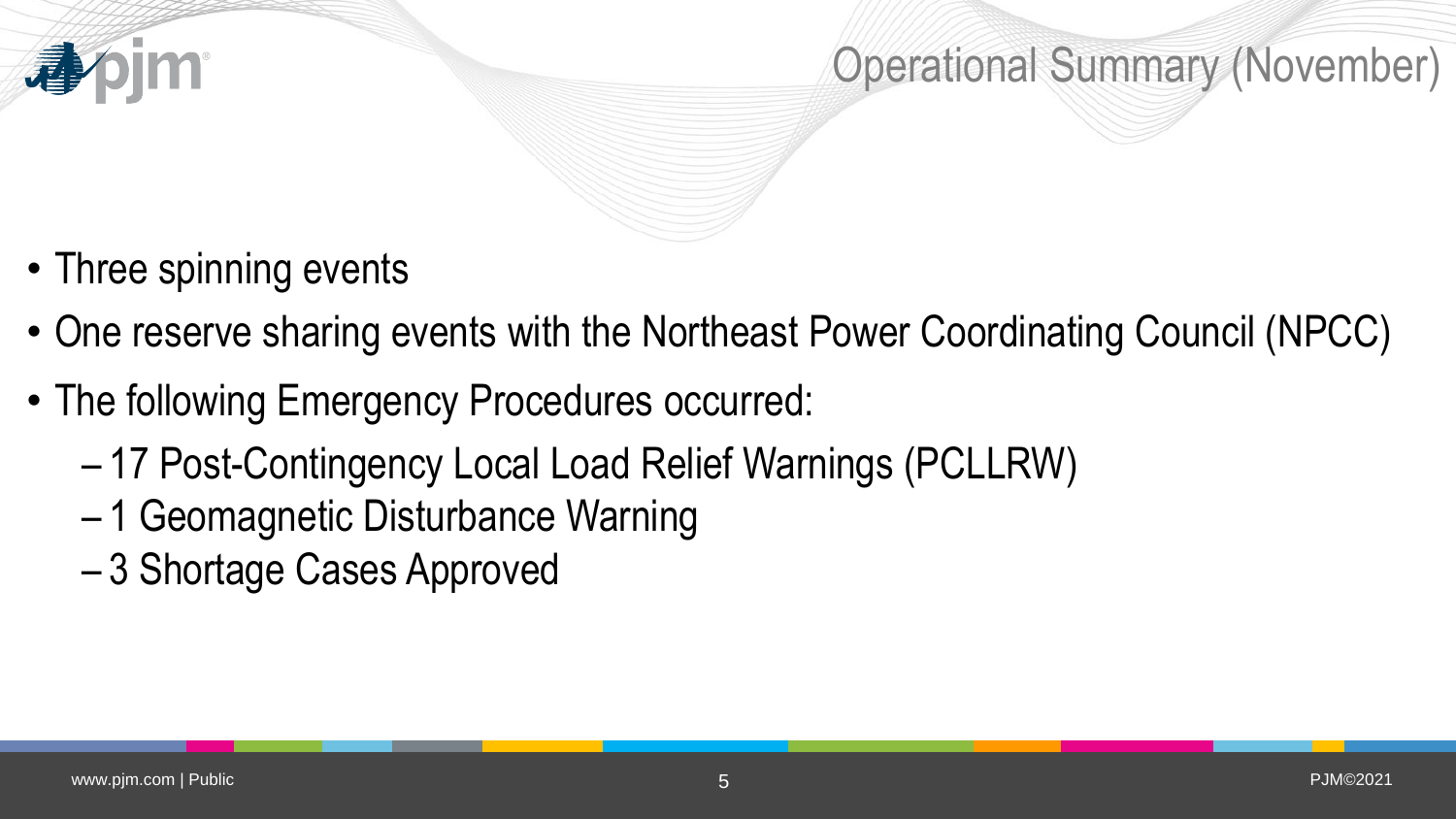

Shortage Case Approvals

- 3 Shortage Cases Approved
- The approved Shortage Cases occurred on:
	- –11/12/21:
		- –1 Shortage Case for 17:25
		- –1 Shortage Case for 17:30
		- –1 Shortage Case for 17:35
		- –Two large units tripped headed into the peak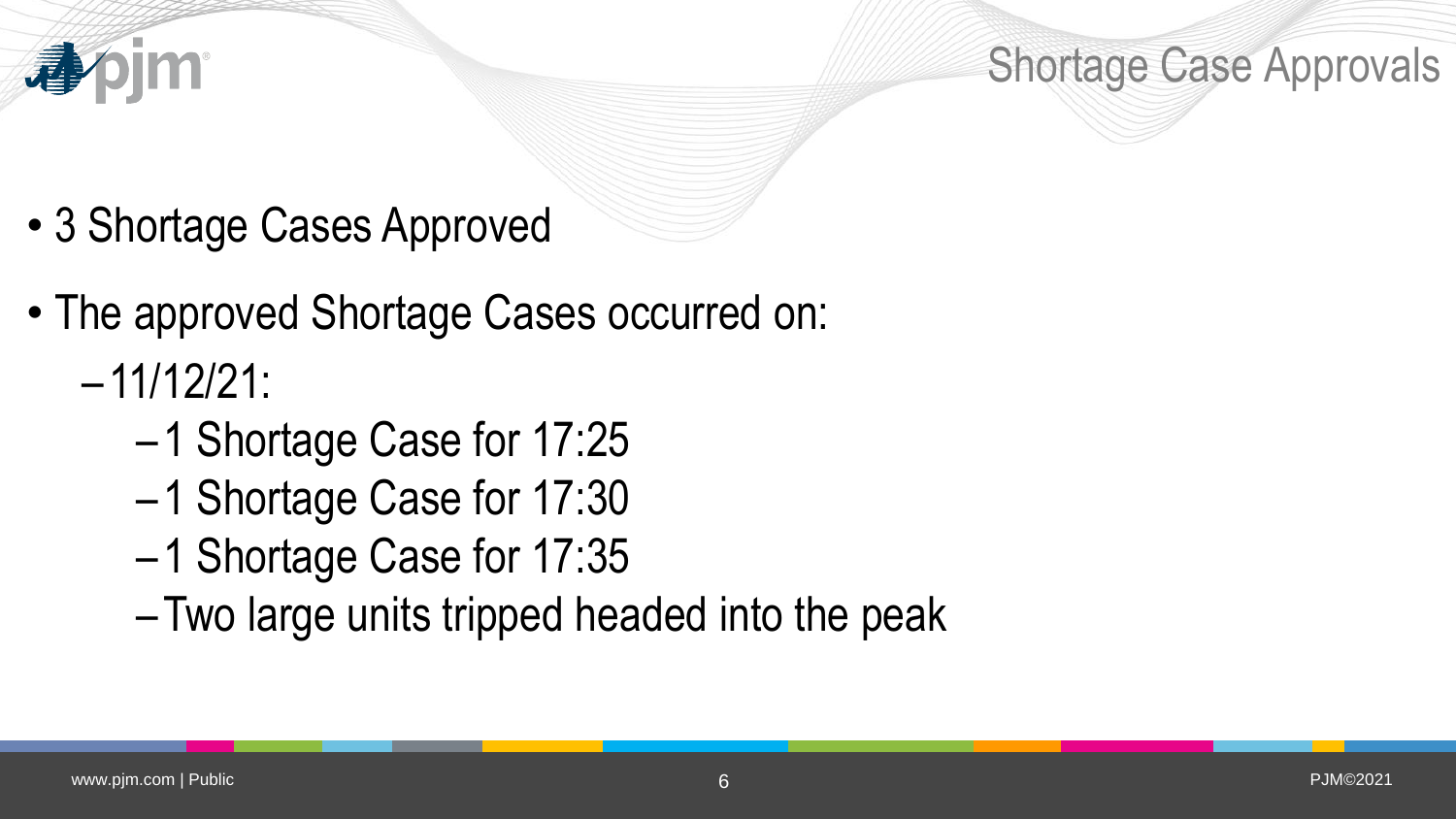

# RTO Generation Outage Rate - Monthly



The 13-month average forced outage rate is 4.26% or 8,509 MW. The 13-month average total outage rate is 16.70% or 33,358 MW.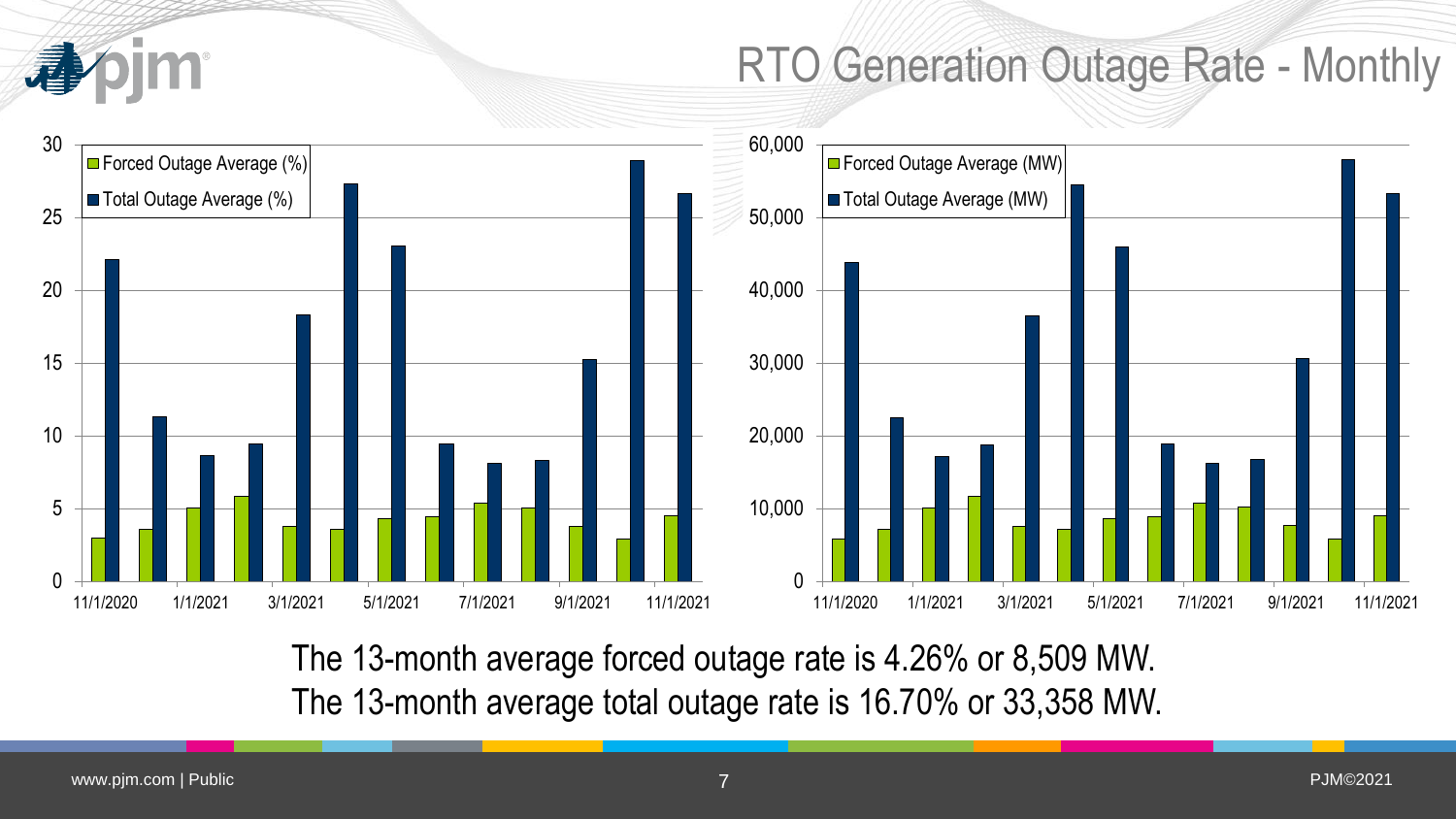

# 2020-2021 Planned Emergency, Unplanned, and Total Outages by Ticket

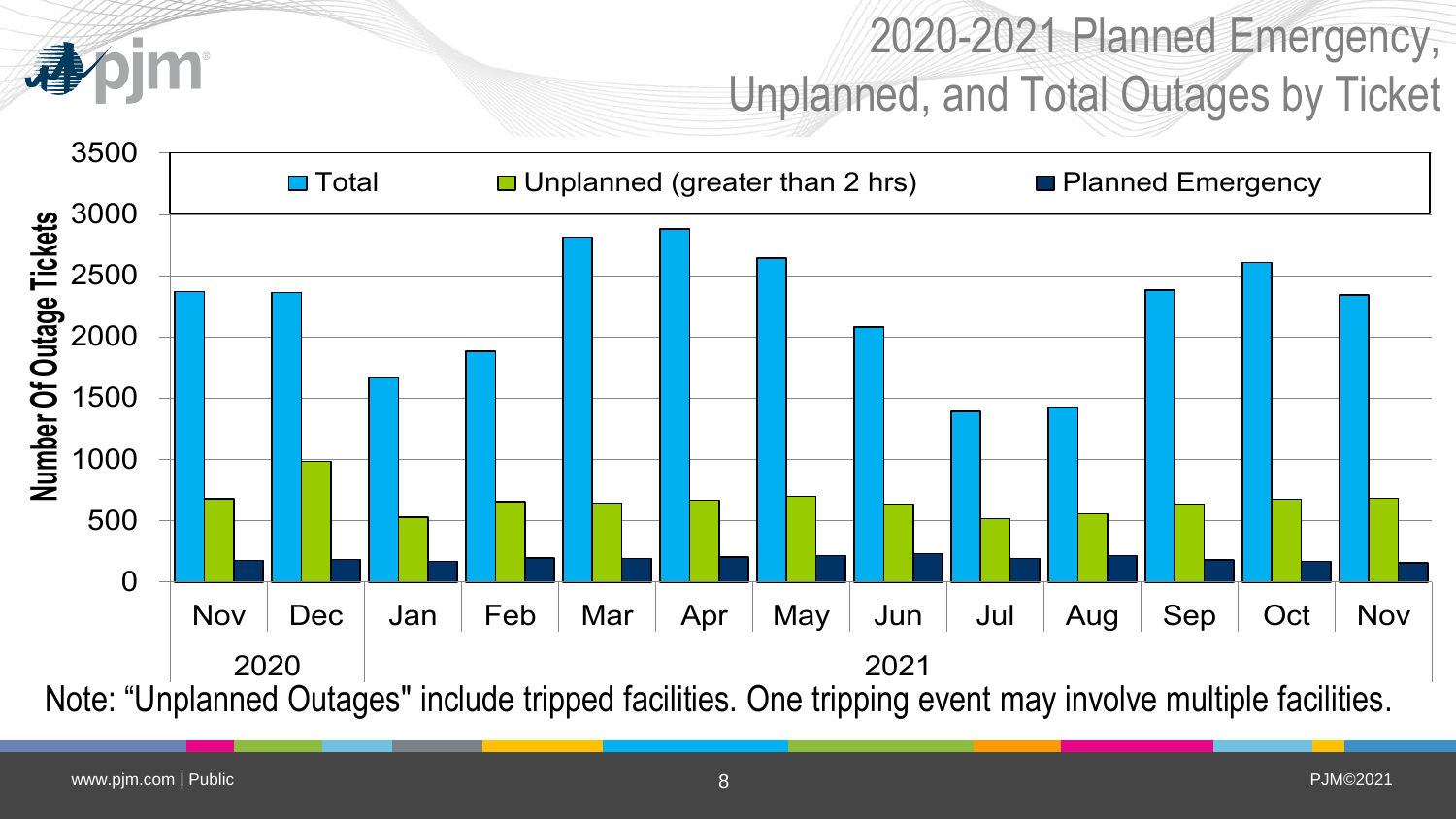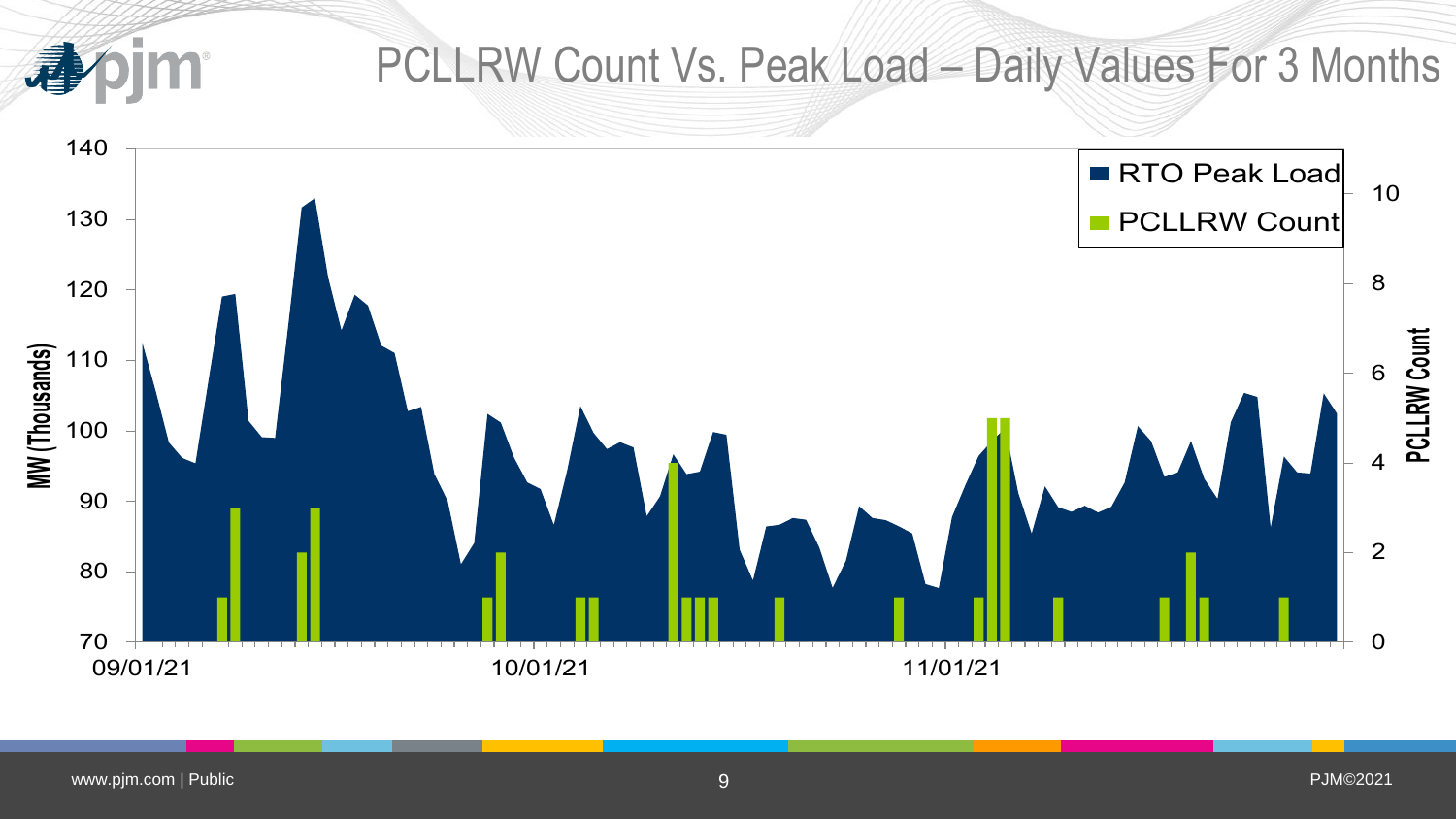

# Spin Response

| <b>Event</b> | <b>Date</b> | <b>Start Time End Time Duration</b> |          |          | <b>Region</b> | Tier 1 Estimate (MW) | Tier 1 Response (MW) |
|--------------|-------------|-------------------------------------|----------|----------|---------------|----------------------|----------------------|
|              | 11/12/21    | 17:25:18                            | 17:37:23 | 00:12:05 | <b>RTO</b>    | 510.0                | 606.7                |
|              | 11/30/21    | 09:40:24                            | 09:49:57 | 00:09:33 | <b>RTO</b>    | 899.2                | 678.3                |
|              | 11/30/21    | 12:56:47                            | 13:05:13 | 00:08:26 | <b>RTO</b>    | 948.6                | 452.3                |

| <b>Event</b>                   | <b>Date</b>             |                                        |          | Start Time End Time         | <b>Duration</b>             | <b>Region</b>        | <b>Tier 1 Estimate (MW)</b>   | Tier 1 Response (MW)         |
|--------------------------------|-------------------------|----------------------------------------|----------|-----------------------------|-----------------------------|----------------------|-------------------------------|------------------------------|
|                                | 11/12/21                |                                        | 17:25:18 | 17:37:23                    | 00:12:05                    | <b>RTO</b>           | 510.0                         | 606.7                        |
| $\overline{2}$                 | 11/30/21                |                                        | 09:40:24 | 09:49:57                    | 00:09:33                    | RTO                  | 899.2                         | 678.3                        |
| $\mathfrak{S}$                 | 11/30/21                |                                        | 12:56:47 | 13:05:13                    | 00:08:26                    | <b>RTO</b>           | 948.6                         | 452.3                        |
|                                |                         |                                        |          |                             |                             |                      |                               |                              |
|                                |                         |                                        |          |                             |                             |                      |                               |                              |
|                                | <b>Date</b><br>11/12/21 | <b>Start Time End Time</b><br>17:25:18 | 17:37:23 | <b>Duration</b><br>00:12:05 | <b>Region</b><br><b>RTO</b> | Tier 2 Assigned (MW) | Tier 2 Response (MW)<br>714.6 | Tier 2 Penalty (MW)<br>176.1 |
| <b>Event</b><br>$\overline{2}$ | 11/30/21                | 09:40:24                               | 09:49:57 | 00:09:33                    | RTO                         | 890.7<br>958.2       | 958.2                         | 0.0                          |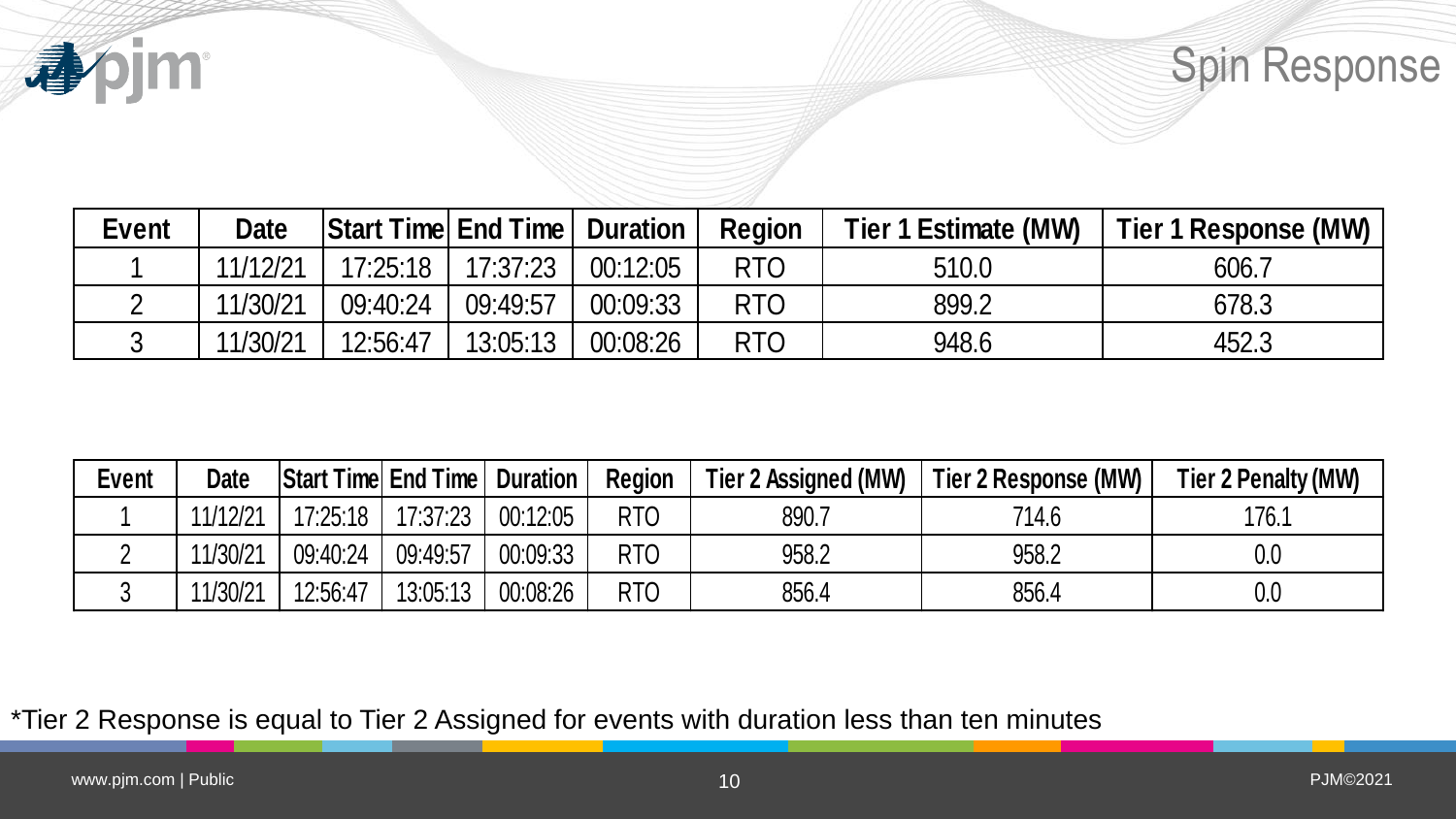

# Appendix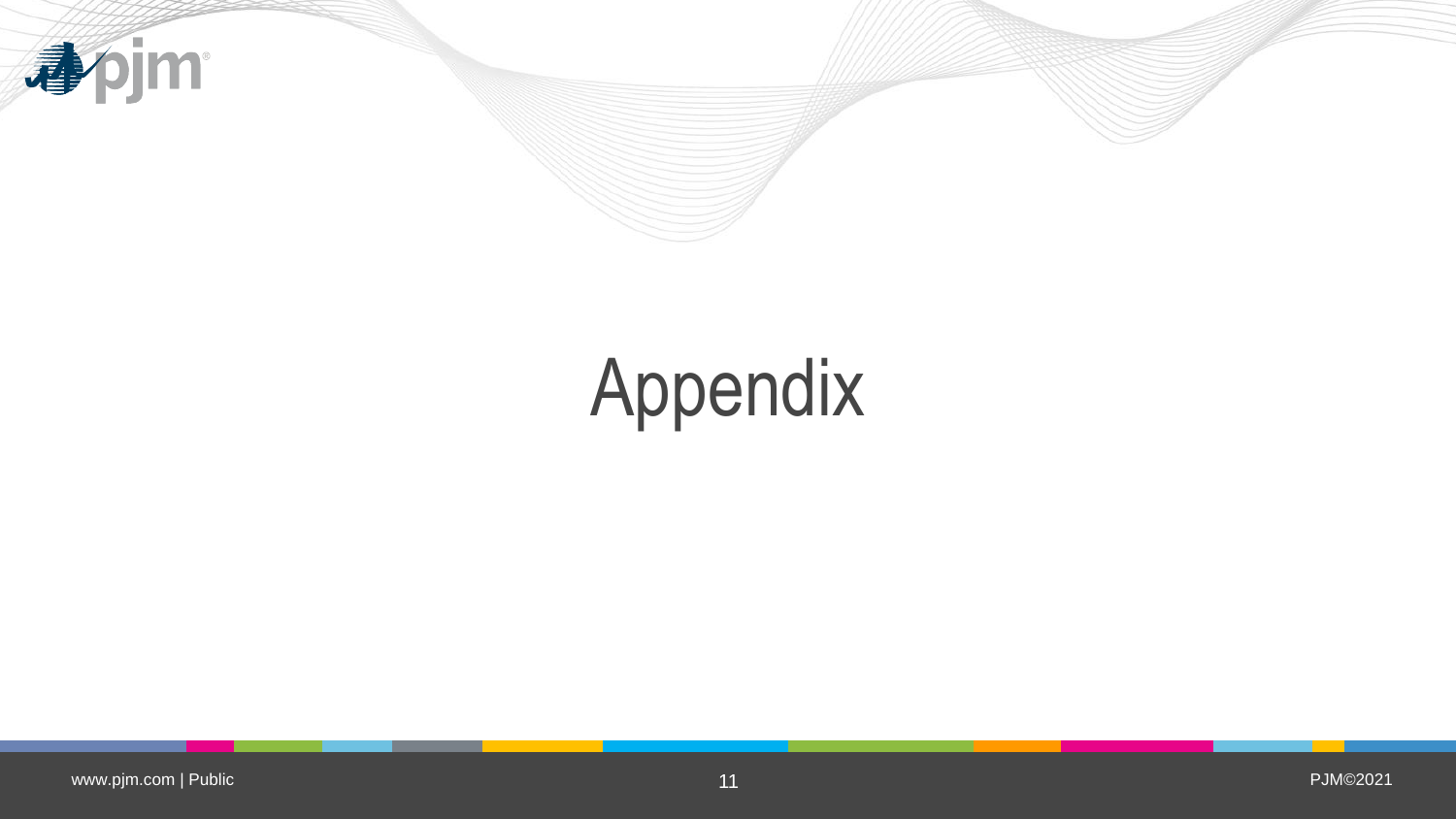

## **Goal Measurement: Balancing Authority ACE Limit (BAAL)**

- The purpose of the new BAAL standard is to maintain interconnection frequency within a predefined frequency profile under all conditions (normal and abnormal), to prevent frequency-related instability, unplanned tripping of load or generation, or uncontrolled separation or cascading outages that adversely impact the reliability of the interconnection. NERC requires each balancing authority demonstrate real-time monitoring of ACE and interconnection frequency against associated limits and shall balance its resources and demands in real time so that its Reporting ACE does not exceed the BAAL (BAAL $_{\mathsf{LOW}}$  or BAAL<sub>HIGH</sub>) for a continuous time period greater than 30 minutes for each event.
- PJM directly measures the total number of BAAL excursions in minutes compared to the total number of minutes within a month. PJM has set a target value for this performance goal at 99% on a daily and monthly basis. In addition, current NERC rules limit the recovery period to no more than 30 minutes for a single event.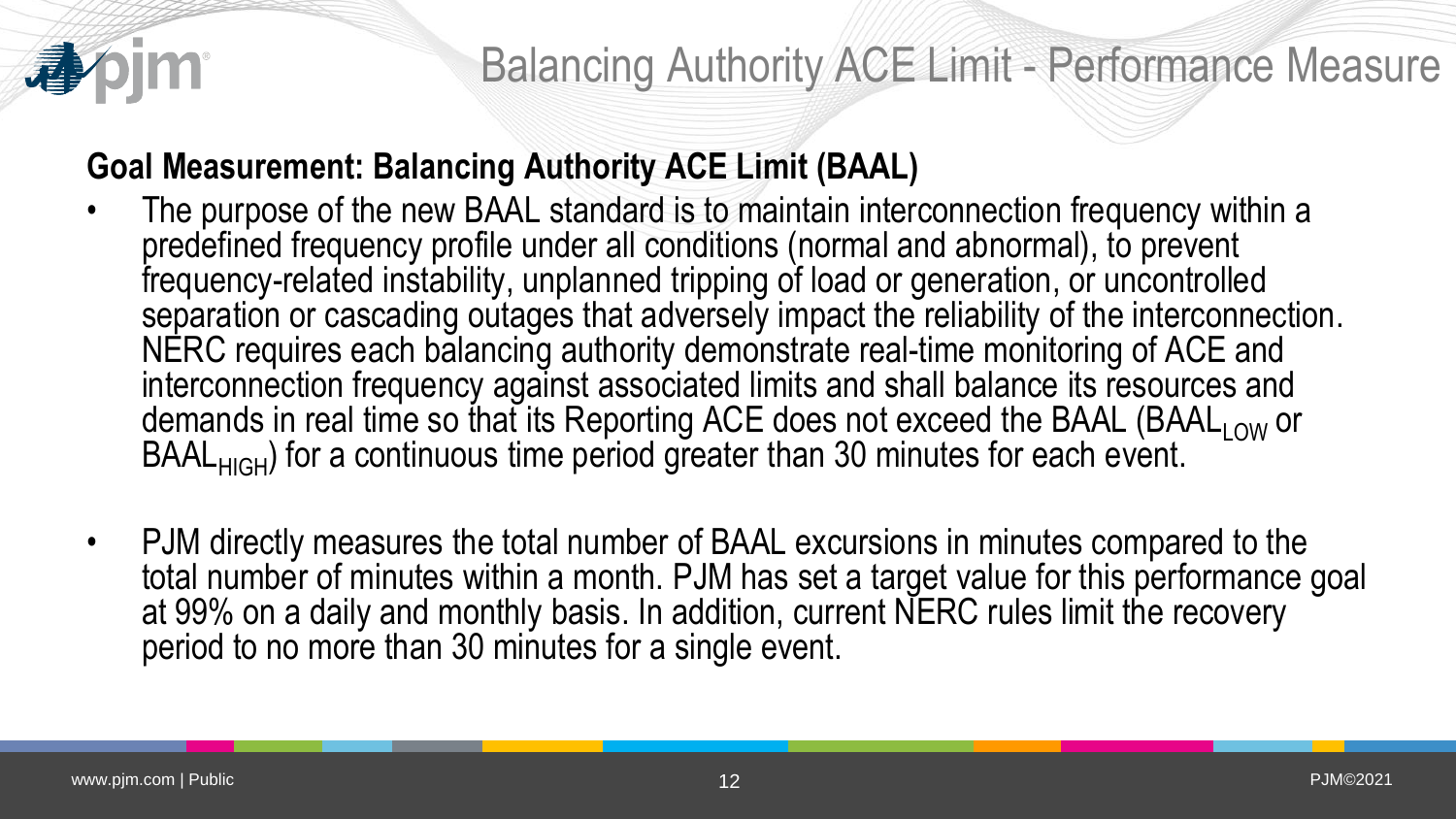# RTO Generation Outage Rate - Daily



The 13-month average forced outage rate is 4.26% or 8,509 MW. The 13-month average total outage rate is 16.70% or 33,358 MW.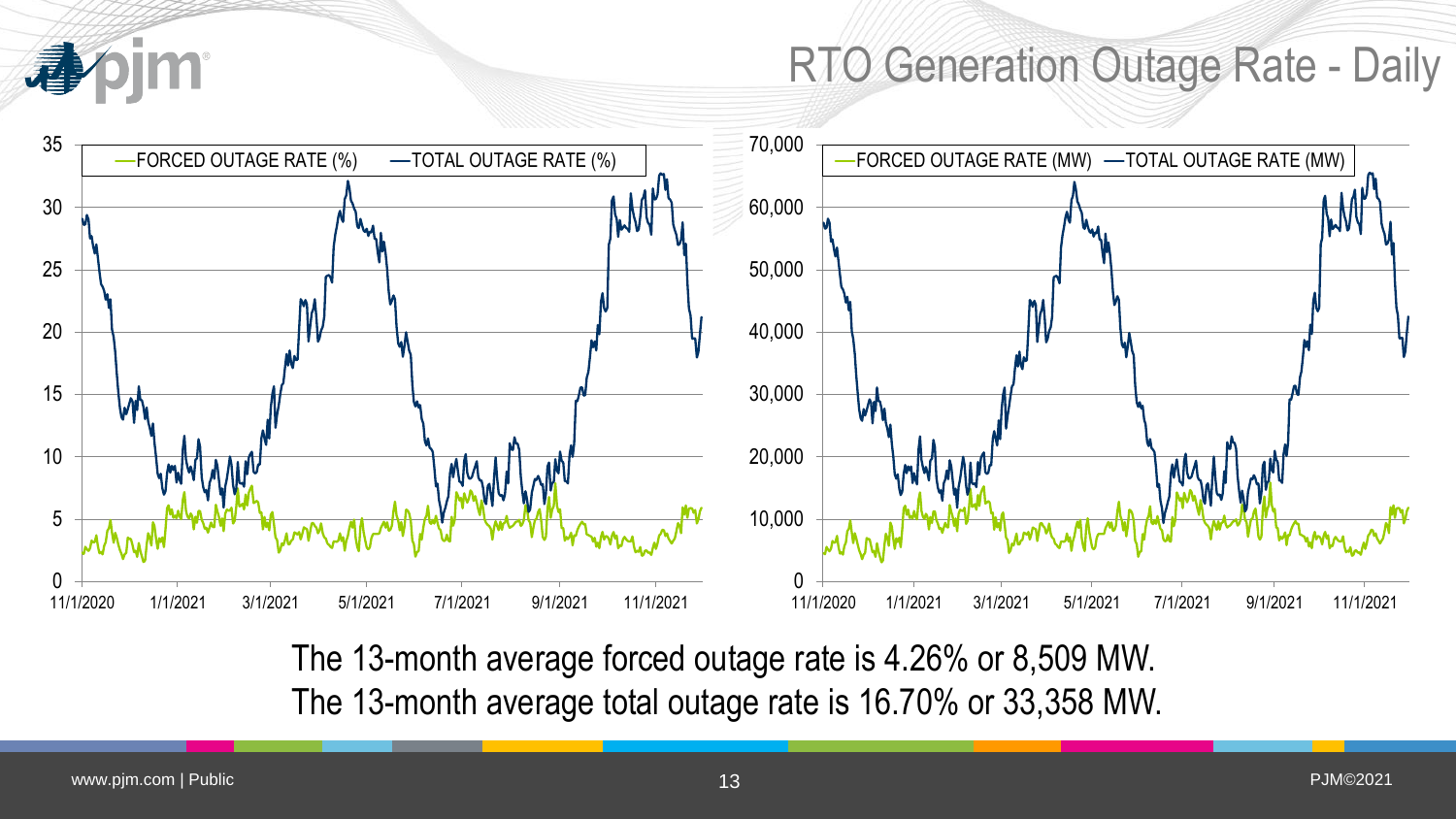尋

## PCLLRW Count Vs. Peak Load – Daily Values For 13 Months